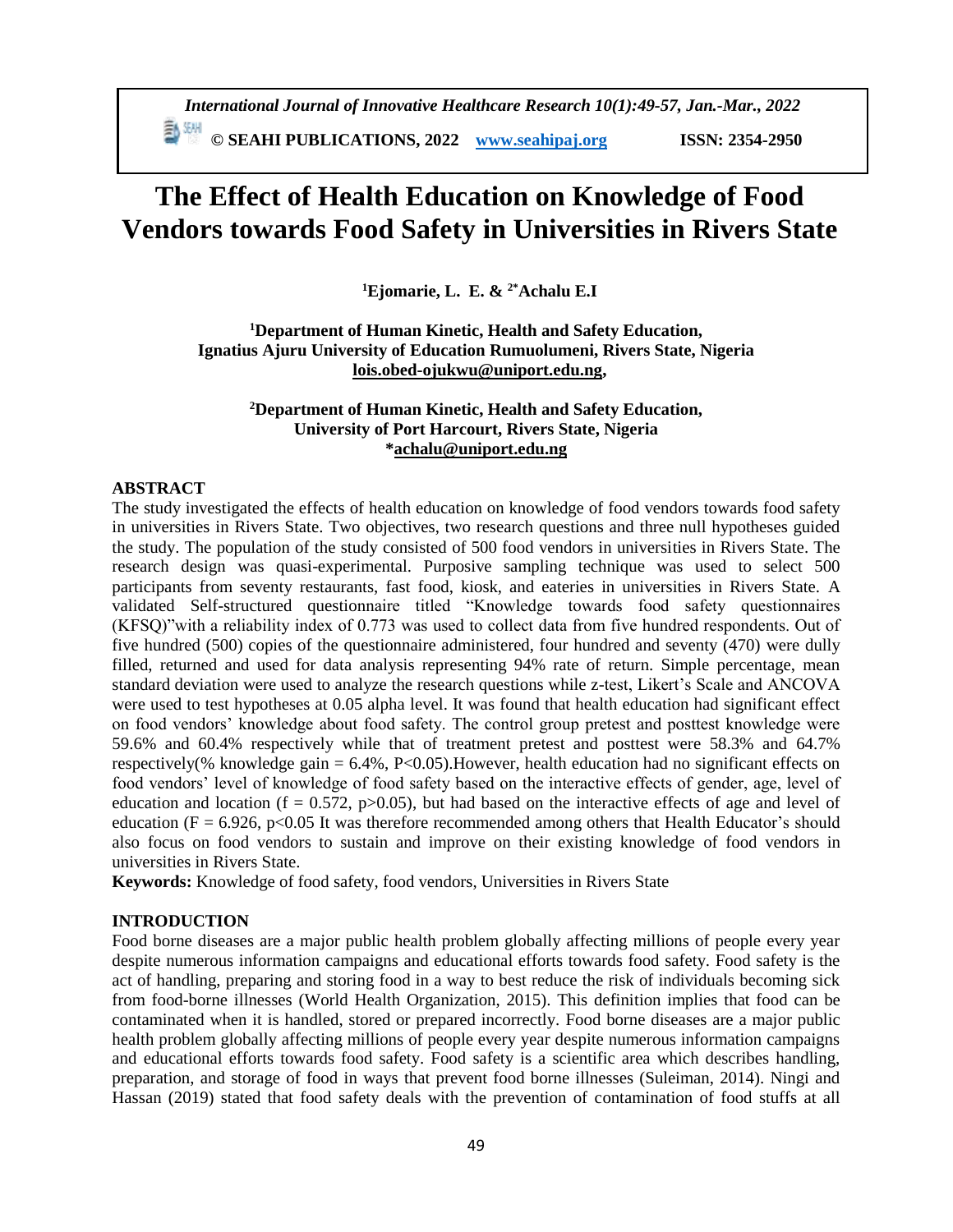stages of production, collection, transportation, storage, preparation, sales and consumption. Food safety is a very essential part of prevention with all measures to ensure that food items gotten from the field (farm) are transported, neatly package, neatly prepared, neatly stored, as well as dishing aspect while observing all hygienic protocols before it get the consumers. According to Vorvick (2014) food safety refers to the situation and behaviour put up by vendors that save the quality of food, prevent contamination and food – borne illnesses and it is essential in preventing outbreak of illness resulting from food borne after consumption. Food safety is an act of been extremely careful for everything in our environment including additives put in food that causes harm to consumers.

The knowledge of food safety involves the vendors' consciousness of things to be done why under pressure or not in the course of either acquiring food containers for packaging, processing food or dishing food to consumers (Udgiri & Yadavnnavar, 2006). Food vendors knowledge must include knowing that getting fresh items from the market for food preparation, the best methods to store food items at any given time, separation of raw food items from ready-to-eat food, the need to wash hands frequently and perfectly after being exposed to certain or no contaminants, proper waste management, the right temperature for cooking and knowing the duration correctly, the necessary dress code and good personal hygiene, proper washing of fruits and vegetable, availability of wholesome portable water for drinking among others all have critical roles in ensuring the safety of food and drink for the consumers (Suleiman, 2014).

Adesokan and Akinseye (2015) reported an association between training and knowledge as well as practices of food safety while different training areas contributed similarly to food handlers' knowledge and practices with an increase in training duration. Food service employees with refresher training demonstrated significantly higher knowledge and practice level than those without, being about 45 and 14 times more likely to, respectively, improve their knowledge and practice. Food handler training is seen as one strategy whereby food safety can be increased, offering long-term benefits to the food industry (Smith, 1994).

Food safety is an increasingly important public health issue, to put an end or to minimize the cases of food borne illnesses which is a great public health problem in the developed and developing world. Lack of good safety lead to various food borne illness which are liken to food poisoning. Such as typhoid and paratyphoid fevers, cholera, shigellosis (bacillary dysentery) among other and Lassa fever which are responsible for temporary morbidity and mortality worldwide. Therefore, public health issue on food safety worldwide continues as quality and safe food is the demand of staff and students.

Adesokan (2015) reported that refresher training and short duration training in addition to previously reported determinants which are essential to prevent food safety failures that often result from poor knowledge and practices of food safety among food handlers. However earlier reports stated that increased knowledge from food safety training might not necessarily translate into improved attitudes and practices of food safety. Adesokan (2015) results revealed insights into several studies that reported inconsistent results regarding the effectiveness of food safety training on behaviour in food service establishments. As urbanization increases worldwide, eating meals outside the home are more frequent and despite the growth of this vendors sector, there is no law enforce on vendors to sell and not to sell food on the streets. Globally, the world's increasing population of the staff and students desire to be equalized with a wider range of foods despite it has resulted in a longer and more complex food chain. Today, food gets to consumers after being collected from the field, farms and factories and then transported from one country to many countries; passing distance of hundreds to thousands of kilometers through this wide international distribution of food, and any infection that occurs at any point within the transition has the capability of affecting any population in the world.

Health education is a process of inculcating into the youth and general society, the value of good health and how to maintain healthy life (Yol, 2014). Food vendors need education on safe hygiene practices knowing that knowledge without practice is bitty and fruitless. So far, available record revealed that studies on the effect of health education on knowledge, attitude and behaviour (KAB) among food vendors towards food safety in universities in Rivers State have not been made. The following research questions formulated guided the study and were answered.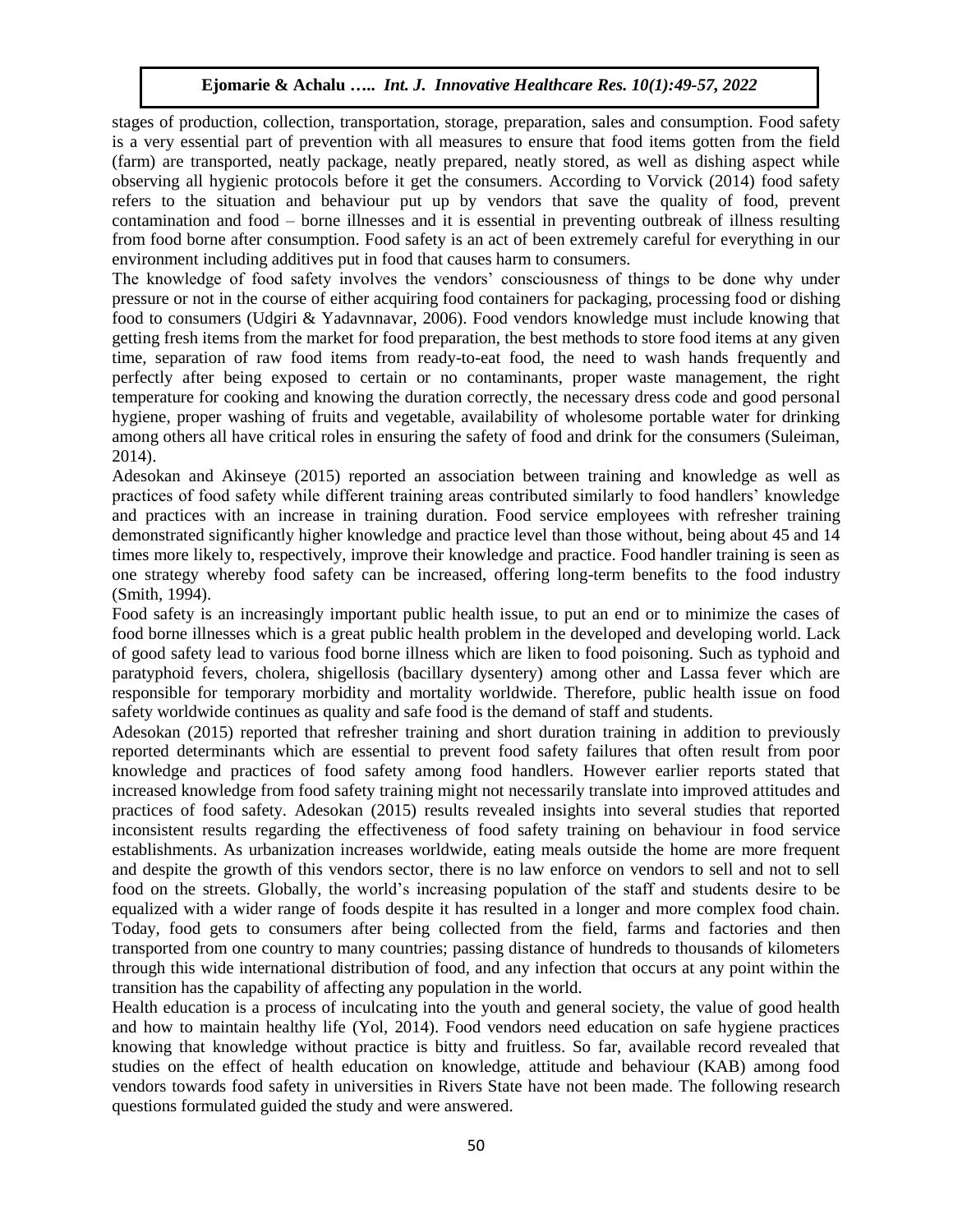- 1 What is the effect of Health Education on knowledge of food safety among food vendors in Universities in Rivers State?
- 2 does the effect of health education on food safety knowledge of food vendors in Rivers State Universities differ based on gender, age, class level and location?

## **Hypotheses**

The following hypotheses were tested at 0.05 level of significance.

- 1. Health Education has no significant effects food vendors' knowledge of food safety in Rivers State Universities;
- 2. Health Education has no significant effects on food vendors knowledge of food safety in Rivers State Universities based on gender, age, class level and location;

## **METHODOLOGY**

The quasi-experimental design was adopted in the study. Quasi experimental design is an empirical interventional study used to estimate the causal impact of an intervention on target population without random assignment. The study population comprised of 500 female and male food vendors in major hostels, classroom vendors and hospital on campus vendors in the cafeterias, fast food restaurants, food kiosks, food hawker and roadside food seller in three universities premises in Rivers State. The sample for the study was 500 male and female food vendors operating within university campuses in Rivers state. The sample was drawn using two sampling techniques which consisted of a purposive sampling technique and non-proportionate random stratified random sampling technique. Stage I: purposive sampling techniques were used to attract three prominent universities in Rivers State. The universities were – University of Port Harcourt, Rivers State University and Ignatius Ajuru University of Education. The criteria for selected universities are as follows: It must be an accredited university; Must have nothing less than 30 food vendors; Must have been in existence for at least 10 years; and must have residential accommodation and hostel for students. While the Exclusion criteria are as follows: Frame ownership of the universities; Street food vendor's absence for the commencement of this study; others who sell others foods other than cooked foods;

The instrument for data collection was a self-structured questionnaire titled "Food Safety Knowledge Questionnaires (FSKQ)"The instrument contain sections, (section A) which was designed to measure the demographic variables of the participants while (section B) were made up of fifteen (15) items which sought information on knowledge of food safety (KFS). The instrument was administered by the researcher with the help of three research trained research assistants. Four hundred and seventy (470) out of 500 questionnaires administered and the return rate was 94%. The researcher organized all activities in both the experimental and control groups. Prior to the commencement of the instructions in both groups, the participants in each group took part in a baseline test (pre-test) for the knowledge. The completed copies of the questionnaire were collated, code and analyzed using descriptive statistics with simple percentage for research questions using mean, standard deviation. The hypotheses were tested at 0.05 alpha levels using Z-test,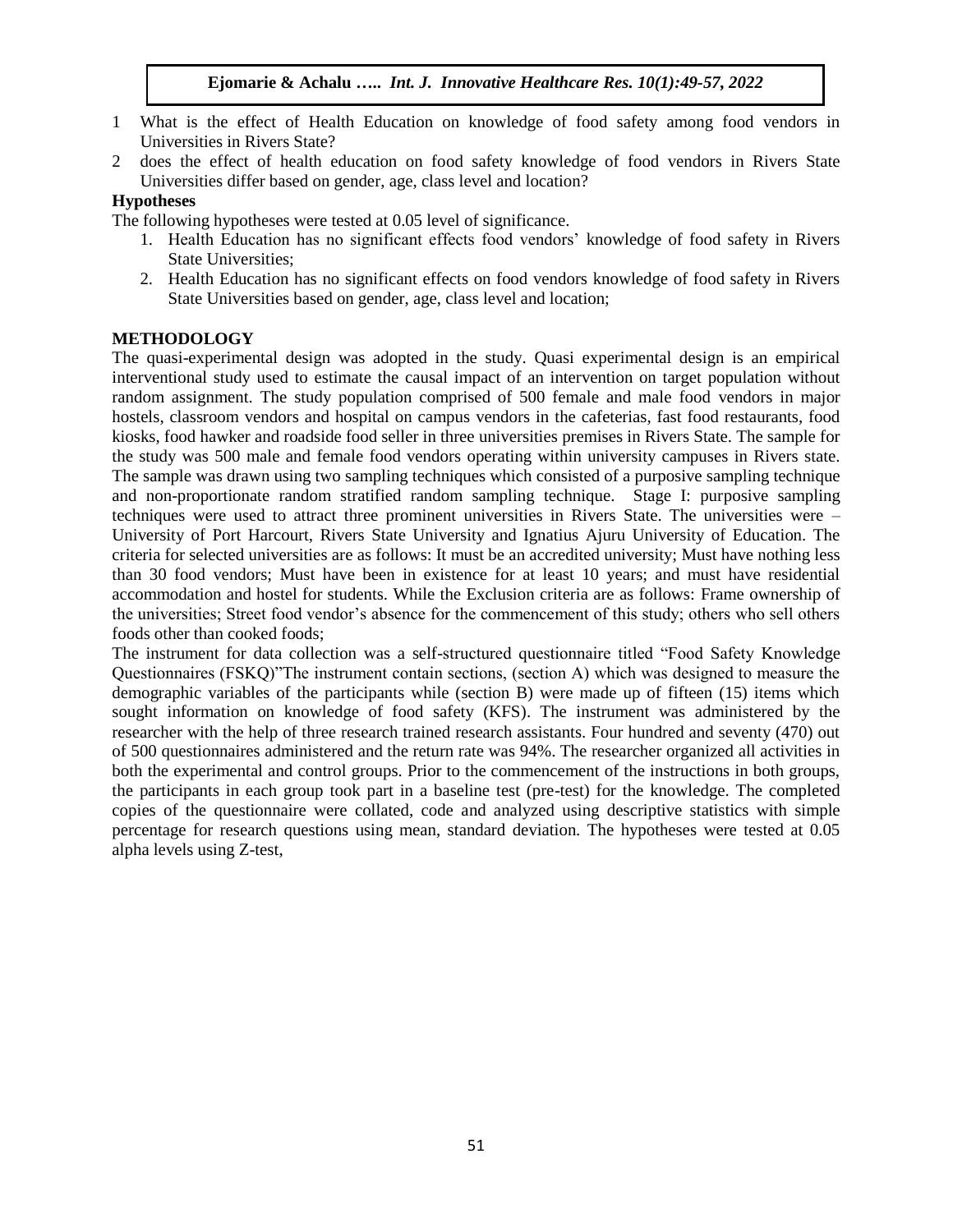## **RESULT**

#### **Testing of Hypotheses**

**Hypothesis 1:** Health Education has no significant effect of on knowledge of food vendors towards food safety in Universities in Rivers State Universities.

**Table 1: Summary of Z-test analysis of the effect of health education on knowledge of food vendors towards food safety in Universities in Rivers State.**

|                  |          | N   | Mean | <b>SD</b> | Df  | Z-cal | Z-crit. | P. val | Decision     |
|------------------|----------|-----|------|-----------|-----|-------|---------|--------|--------------|
| <b>Control</b>   | pretest  | 235 | 2.77 | 0.881     | 234 | 0.657 | 1.650   | 0.430  |              |
|                  | posttest | 235 | 2.81 | 0.875     |     |       |         |        |              |
| <b>Treatment</b> | pretest  | 235 | 2.79 | 1.004     | 234 | 5.612 | 1.650   | 0.003  | Ho rejected* |
|                  | posttest | 235 | 3.11 | 0.765     |     |       |         |        |              |

In Table 1, The Z-test analysis of the control group pretest and posttest showed a p.val of 0.430 while that of treatment was 0.003. For the treatment  $(p<0.05)$ , the null hypothesis was rejected. Thus, health education had a significant effect on the knowledge of food safety among food vendors in universities in Rivers State

**Hypothesis 2:** Health Education has no significant effect on food vendors knowledge of food safety in Rivers State Universities based on gender, age, class level and location;

What is the effect of health education on knowledge of food vendors in Rivers State Universities towards food safety based on gender, age, class level and location?

**Table 2: ANCOVA of effect of health education on knowledge of food vendors towards food safety in Rivers State Universities based on gender, age, class level and location**

|                                    | <b>Type III Sum of</b> |                     | <b>Mean</b>     |              |                 | <b>Partial Eta</b> |
|------------------------------------|------------------------|---------------------|-----------------|--------------|-----------------|--------------------|
| <b>Source</b>                      | <b>Squares</b>         | Df                  | <b>Square</b>   | F            | <b>P</b> .value | <b>Squared</b>     |
| <b>Corrected Model</b>             | $70.576^{\rm a}$       | 5 <sup>1</sup>      | 14.115          | 3.305        | .006            | .034               |
| Intercept                          | 3745.704               | 1                   | 3745.704        | 877.029      | .000            | .654               |
| Gender                             | 1.026                  | 1                   | 1.026           | .240         | .624            | .001               |
| Age                                | 33.634                 | 1                   | 33.634          | 7.875        | .005            | .217               |
| Level of Education                 | 44.947                 | 1                   | 44.947          | 9.158        | .002            | .342               |
| Location                           | 1.195                  | 1                   | 1.195           | .280         | .597            | .001               |
| Gender*Age                         | 8.251                  | $\overline{2}$      | 8.251           | .272         | .602            | .001               |
| Gender*Education                   | 40.047                 | 3                   | 40.047          | 1.321        | .251            | .003               |
| Gender*Location                    | 7.925                  | $\overline{2}$      | 7.925           | .261         | .609            | .001               |
| Age*Education                      | 17.771                 | 2                   | 17.771          | 6.926        | .004            | .212               |
| Age*Location<br>Education*Location | 7.925<br>17.771        | $\overline{c}$<br>3 | 7.925<br>17.771 | .261<br>.586 | .609<br>.444    | .001<br>.001       |
| Gender*Age*Education*Location      | 8.251                  | 4                   | 8.251           | .572         | .602            | .001               |
| Comparison group                   | 54.551                 |                     | 54.551          | 12.363       | .001            | .210               |
| Error                              | 1981.699               | 464                 | 4.271           |              |                 |                    |
| Total                              | 200555.000             | 470                 |                 |              |                 |                    |
| Corrected Total                    | 2052.274               | 469                 |                 |              |                 |                    |

a. R Squared = .340 (Adjusted R Squared = .024)

b. Dependent Variable: Posttest scores on knowledge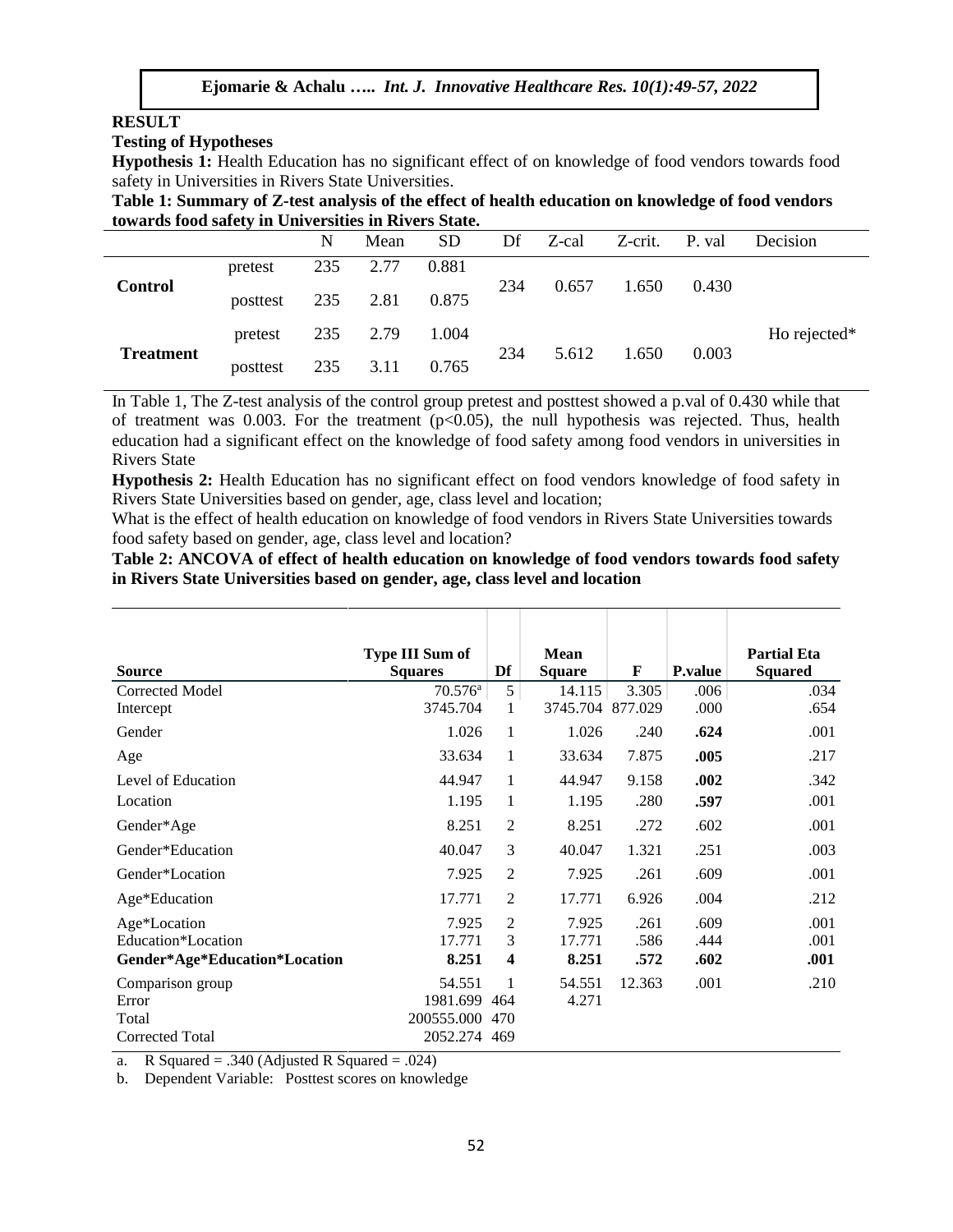In table 2, the ANCOVA analysis on the effect of health education on the knowledge of food vendors in universities in Rivers State on food safety based on gender, age, level of education and location. The result revealed that health education had no significant effect on the knowledge of food safety based on gender, age, level of education and location  $(F=0.572, df = 4, P>0.05)$ .

The outcome of the study revealed that significant difference did existed between male and female food vendors in universities in Rivers State toward food safety. This proved that the food vendor service industry is still dominated by the females. And despite female were more, health education had no significant effects on food vendors' knowledge in universities in Rivers State towards food safety based on the interactive effects of gender ( $f = 0.572$ ,  $p > 0.05$ ), health education had no significant effects on food vendors attitude in universities in Rivers State towards food safety based on the gender ( $f = 0.287$ , p>0.05), and also health education had no significant effects on food vendors behaviour in universities in Rivers State towards food safety based on the interactive effects of gender ( $f = 0.453$ ,  $p > 0.05$ ).

### **DISCUSSION**

The study was aimed at finding out the effect of health education on knowledge of food vendors in universities in Rivers State on food safety. The findings revealed there was improved knowledge due to health education (60.4-59.6) 0.8% to (64.7-58.3) 6.4% for control and treatment group respectively. Though, the result was not surprising to me because most food vendors attest to how useful the training meant to them especially those who had not attended trainings before. The study is in line with Ningi and Hassan (2019) studied, who obtained similar results in a studied in Bauchi State. The study was on knowledge of food safety among food handlers in boarding secondary schools. The findings revealed that food handlers in boarding secondary schools in Bauchi State had knowledge of food safety (x²=192.645, df:1: p< 0.05) cited Afolaranmi et al, (2015). The findings also showed the overall percentage of the participant (56.6%),(16.6%) had knowledge to micro-organism can cause food poisoning, while (74.9%) agreed that food vendors, packaging materials, animals and birds, insect, rodents, garbage, sewage and food ingredient are sources of food contaminants and (71.1%) accepted that harmful bacteria are destroyed by thorough and complete cooking. Unsafe foods can be identified by the way they look and smell (23.4%) while majority (73.2% ) agreed that in kitchen, contamination of food with harmful bacteria can occur during handling and storage. About 82.6% had good knowledge of hand washing, 82.1% had knowledge of food borne illness to be life threatening. The major points of contamination to ready to eat food equipment, utensils and food vendors at all points of processing and handling while only 49.4%. Also Ma, et al, (2019) highlighted improvement of knowledge of food safety. Who studied knowledge and practice of food safety among food vendors in primary school in Jos. Plateaus State Nigeria, which opined that one hundred and six (60.9%) of the respondents had good knowledge with a mean knowledge score of 18.59±5.90.The results of this study was also consistent with the finding of Iwu et al (2017) which revealed that knowledge on food safety was good as well as attitude 81%and 71% respectively. This was as a result of training done like this study. Iwu et al, (2017) revealed that the main sources of information were from television (38.5%), health workers (36.2%) and radio (35.1%). Ma et al, (2019) results was similar even though, there was variance in location and time of study, the sample size was almost the same but difference in statistical method. The finding shows highlight scope for improvement of 430 street food vendors' residents advancing their knowledge of food safety practice. Street food suppliers have generally poor food handling practices and most are operating under unsanitary conditions on a food safety knowledge, attitude and behavior of street food vendors and consumers in Нandan, a third Tier city in China. This study is in line with Ellinda-Petra et al,(2020) finding also suggested that knowledge affects food safety attitude and behaviour significantly. However, a significant positive correlation was observed between knowledge with training (rs=0.107, P<0.05), Knowledge with personal hygiene (rs= 0.303,P<0.05), Training with personal hygiene (rs=0.174, P<0.05) Al-Shabib et al, (2016) in the study of food safety knowledge, attitude and practices of male food handlers employed in restaurants of King Saud University Saudi Arabia, where were data was collected with knowledge, attitude and practice questionnaires (KAPQ) from 87 male food handlers drawn though cross-sectional sampling techniques Addo-Tham et al, (2020) results showed the level of knowledge of the food vendors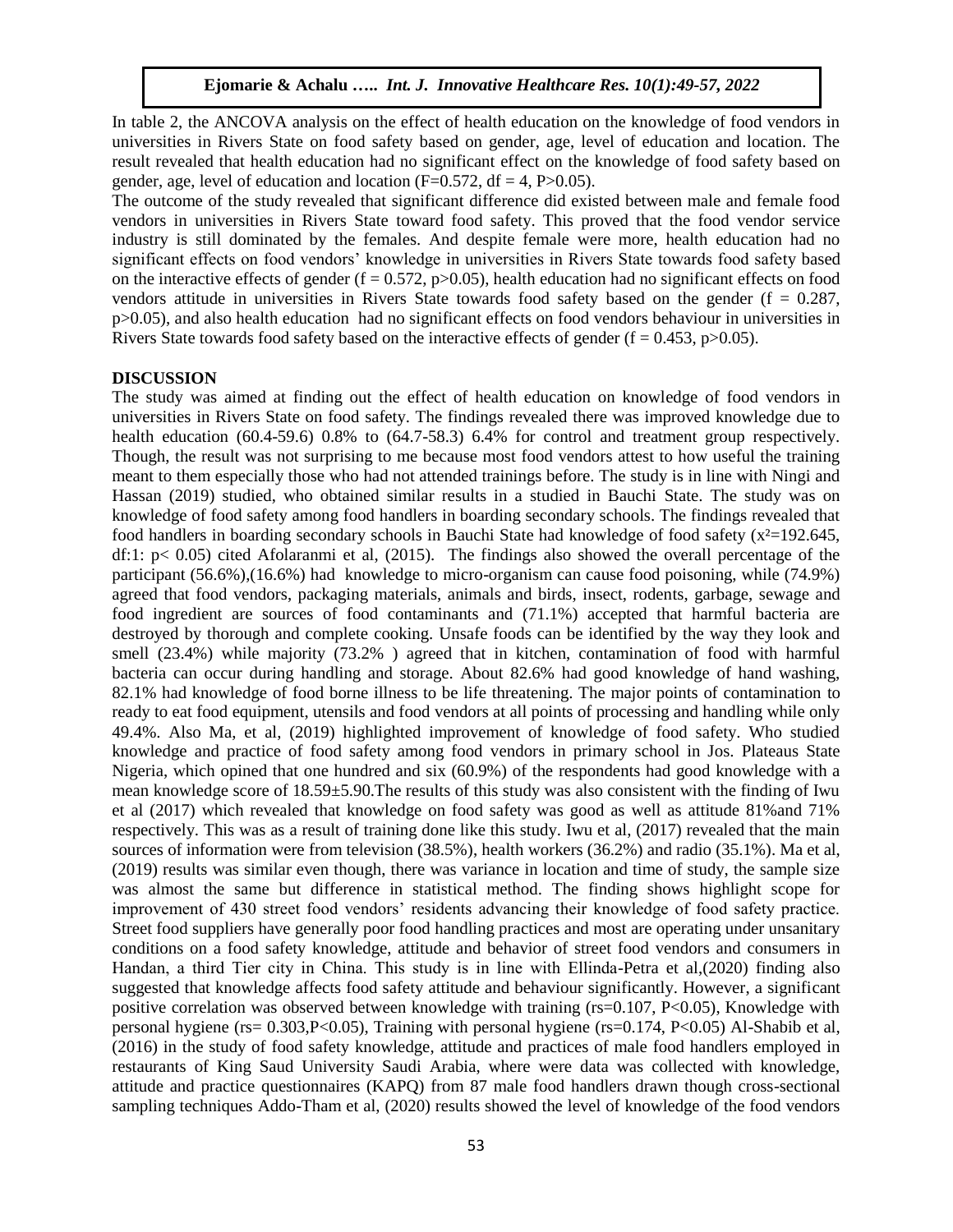majorly was graded good (98.8%). Indicated the food vendors had good knowledge and handling. The knowledge on food safety was associated with training (P value  $\leq 0.011$ ), Addo- Tham et al, (2020) studied knowledge on food safety and food- handling practices of street food vendors in Ejisu- Juaben Municipality of Ghana. Data were collected with knowledge of food safety and food-handling practices questionnaires (KFSFНPQ) and observational Checklist from 340 street food vendors as against 470 of this study and location variance and statistical tool were difference from this study and However, food safety knowledge was negatively affected by food safety behaviour of the respondents  $(B<sup>1</sup>= -0.128$ , P˂0.05). Also, Lim et al, (2016) results showed contrary due to difference in variable, time and location. Faremi et al, (2018) stated that in the face of adequate knowledge on food safety among participants, the majority had unsafe hygiene practice as most vendors do not wear a hat or cover hair when serving or preparing food in the study of food safety hygiene practice among food vendors in tertiary institution.

The finding was not consistent with the study of Akabanda et al, (2017) who studied food safety knowledge, attitude and practices among institutional food handlers in Ghana. The findings indicated that microorganisms can cause food poisoning and food borne disease (16.6% agreed) against 83.3% which denotes food vendor lack health professional training. The finding was consistent with the study of Adebukola et al, (2015) who reported that 41.6% food handlers had poor knowledge of food borne infection despite the difference in time and location. Ruby et al, (2019) was contrary to this study because the study result shows that the respondents had very poor knowledge. Ruby et al,(2019) studied food safety knowledge among adult consumers in East. Malaysia. Population of the study was small in comparison to this study and method of data analysis was different

Moreb et al, (2017) had a variance in knowledge of food safety practices as well even though the population sampled was so high 821 food handlers against 470 of this study. Moreb et al, (2017) studied knowledge if food safety and food handling practices among food handlers in the Republic of Ireland.

The finding revealed that 63.98% knowledge among the female and 65.66% among the male. This indicates less than 2% difference. This proved that the food vendor service industry is still dominated by the females. For age, the highest level of knowledge was held by food vendors that were 41 years and above (95.24%) while the youngest age had the lowest level of knowledge (57.50%). In terms of education, food vendors with tertiary level of education scored the highest level of knowledge (75.47%) while those without any formal education scored the lowest (44.62%). All the food vendors across the location scored above 60%. Samapundo et al (2014), gender, level of education and location did not have significant effects ( $p<0.05$ ). The findings is inconsistent with the report of Norazmir et al.(2012) who showed that a high level of food safety knowledge and practices among male and female students. The study was not in line with Ningi & Hassan (2019) study, who studied knowledge of food safety among food handlers in boarding secondary schools in Bauchi State Nigeria. The mean scores (59.63) of the male respondents on food safety knowledge was greater than the mean scores (59.50) of female respondents which means that male were relatively knowledgeable than the female food handlers.

He discovered significance difference between male and female food handlers on knowledge of food safety rt=148, df: 302; p>0.05). The difference in significance for Knowledge (Addo-Tham et al, 2020). Most of the food vendors findings were female (91%), more than half of the participants (53.2%) attained junior high school education. Marital status was more than half 55.5%. Association between knowledge on food safety based on socio-demographic characteristics of participants is stated as follow; No statistical difference was found between the food safety knowledge of food vendors based on their education level.(x<sup>2</sup>=4.28; P-value ≤0.369), age group (x<sup>2</sup>= 680; p value ≤0.236), sex (x<sup>2</sup>= 0.41; p value ≤ 0.524).

## **CONCLUSION**

Food vendors in universities in Rivers State had good Knowledge of food safety. Male food vendors in universities in Rivers State do not significantly differ from their female counterpart in knowledge towards food safety. There was no significant difference in knowledge among food vendors in universities in Rivers based on gender age, location and class level. The study demonstrated the effectiveness of training programme aimed at improving the knowledge. Therefore, the need for Government, University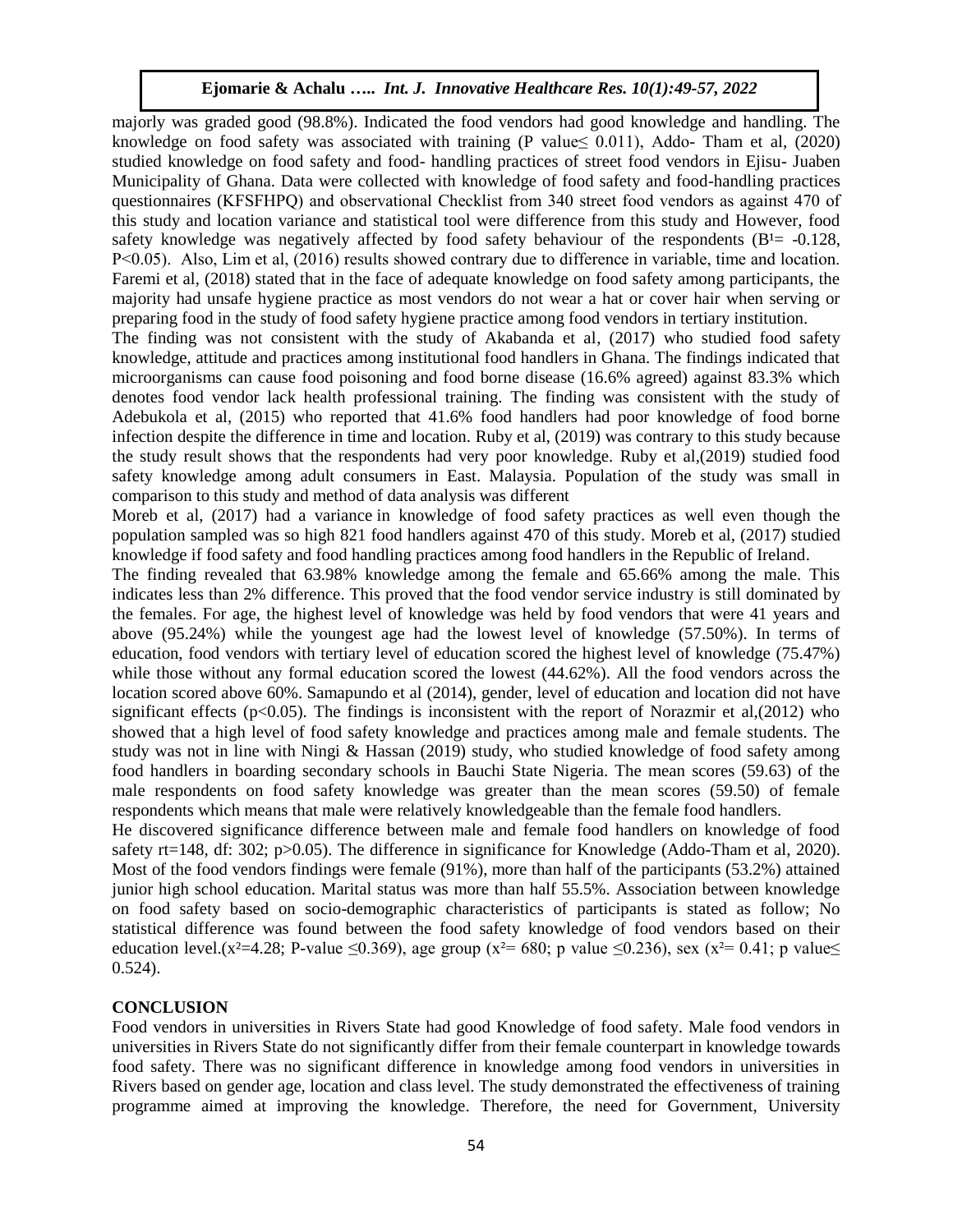authorities, students, health educators, stakeholders, philanthropists and others to play their roles in ensuring food safety and health for staff, students in public universities in Rivers State.

#### **RECOMMENDATIONS**

Based on the findings of this study, the researcher made the following recommendations

- 1. Health Educator's should focus on food vendors to sustain and improve on their existing knowledge.
- 2. Health Educator should carry out health awareness campaign on food hygiene best practices
- 3. The Universities authorities should provide equal opportunity and concern to food vendors in respective of the gender to maintain and promote food safety knowledge and to change their negative practice.
- 4. The university should set up a committee to access, evaluate person before they are given business space.
- 5. There should be strict monitoring of eateries at interval within the university campus.
- 6. The committee should be training and re-training by the committee irrespective of age, gender, level of education and location.

#### **REFERENCES**

- Abdullah- Sani, N. & Siow, O. N. (2014). Knowledge, attitudes and practices of food handlers on food safety in food service operation at the universities, Kebangsaan. *Malaysia Food Control, 12*  (37), 210-217.DOI[:10.1016/j.foodcont.2013.09.036](http://dx.doi.org/10.1016/j.foodcont.2013.09.036)
- Addo-Tham, R., Appiah- Brempong, E., Acquah-Gyan, E., &Akwusi, A.G. (2020). Knowledge on food safety and food- handling practices of street food vendors in Ejisu-Juaben Municipality of Ghana. *Advances in Public Нealth*, *7*(1), 1-10. https://webapps.knust.edu.gh/staf f/dirsearch/profile/publications/d50146679b78.html.
- Adebukola, O. C., Opeyemi A. O & Ayodeji, A .I. (2015). Knowledge of food-borne infection and food safety practices among local food handlers in Ijebu-Ode Local Government Area of Ogun State. *Journal of Public Health Education*, *7*(9), 268-273. https://academicjournal s.org/journal/JPHE/article-abstract/CA8CE6354903.
- Adesokan, H.K., Akinseye, V.O. (2015). Food safety training is associated with improved knowledge and behaviours among food services establishments' workers. *International Journal of Food Science*. Sadhana Rawshankar [https://doi.org/10.1155/2015/328761.](https://doi.org/10.1155/2015/328761)
- Afolaranmi, T. O., Hassan, I. Z., Bello, A. D., Tagurum, Y.O., Miner, C.A., Zoakah, A.I., & Ogbonna, C. (2014). A vital tool for improving the knowledge and practices of food safety and hygiene among food handlers in Boarding Secondary Schools in plateaus State. *Journal of Medicine in the Tropic, 3*(1), 22-36. https://www.jmedtropics.org/article
- Afolaranmi, T. O., Hassan, I. Z., Bello, A. D, & Misari, Z. (2015).Knowledge and practices of food safety and hygiene among food vendors in primary Schools in Jos plateaus State.North Central Nigeria. *Journal of Medical Research, 4*(2*),* 16-22. https://www.e3journals. org/cms/articles/1430546502\_Galley%20proof%20-2.pdf.
- Akabanda, F. Hlortsi, E H.,& Owusu-Kwarteng, J. (2017).Food safety knowledge, attitudes and practices of institutional food-handlers in Ghana. *BMC Public Health,1*(17),40-52. [https://bmcpublichealth.biomedcentral.com/articles/10.1186/s12889-016-3986-9.](https://bmcpublichealth.biomedcentral.com/articles/10.1186/s12889-016-3986-9)
- Al-Shabib, N.A., Mosilhey, S.Н, & Нusain, F.M. (2016). Cross-sectional study on food safety knowledge, attitude and practices on male food handlers employed in restaurants of King Saud University Saudi, Arabia. *Journal Food Control, 3*(59), 212217. [https://www.infona.pl/res](https://www.infona.pl/resource/bwmeta1.element.elsevier-4e00d8e7-98a3-3d37-b7dd-f1373d7eb9d2) [ource/bwmeta1.element.elsevier-4e00d8e7-98a3-3d37-b7dd-f1373d7eb9d2.](https://www.infona.pl/resource/bwmeta1.element.elsevier-4e00d8e7-98a3-3d37-b7dd-f1373d7eb9d2)
- Ansari-Lari, M., Soodbakhsh, S., & Lakzadehi, L. (2010). Knowledge, attitude and practices of workers on food hygienic practices in meat processing plants in Fars, Iran. *Journal Food Control, 21*(3), 260-263*.* <https://repositorio.ufba.br/ri/bitstream/ri/7953/1/aaa5959.pdf>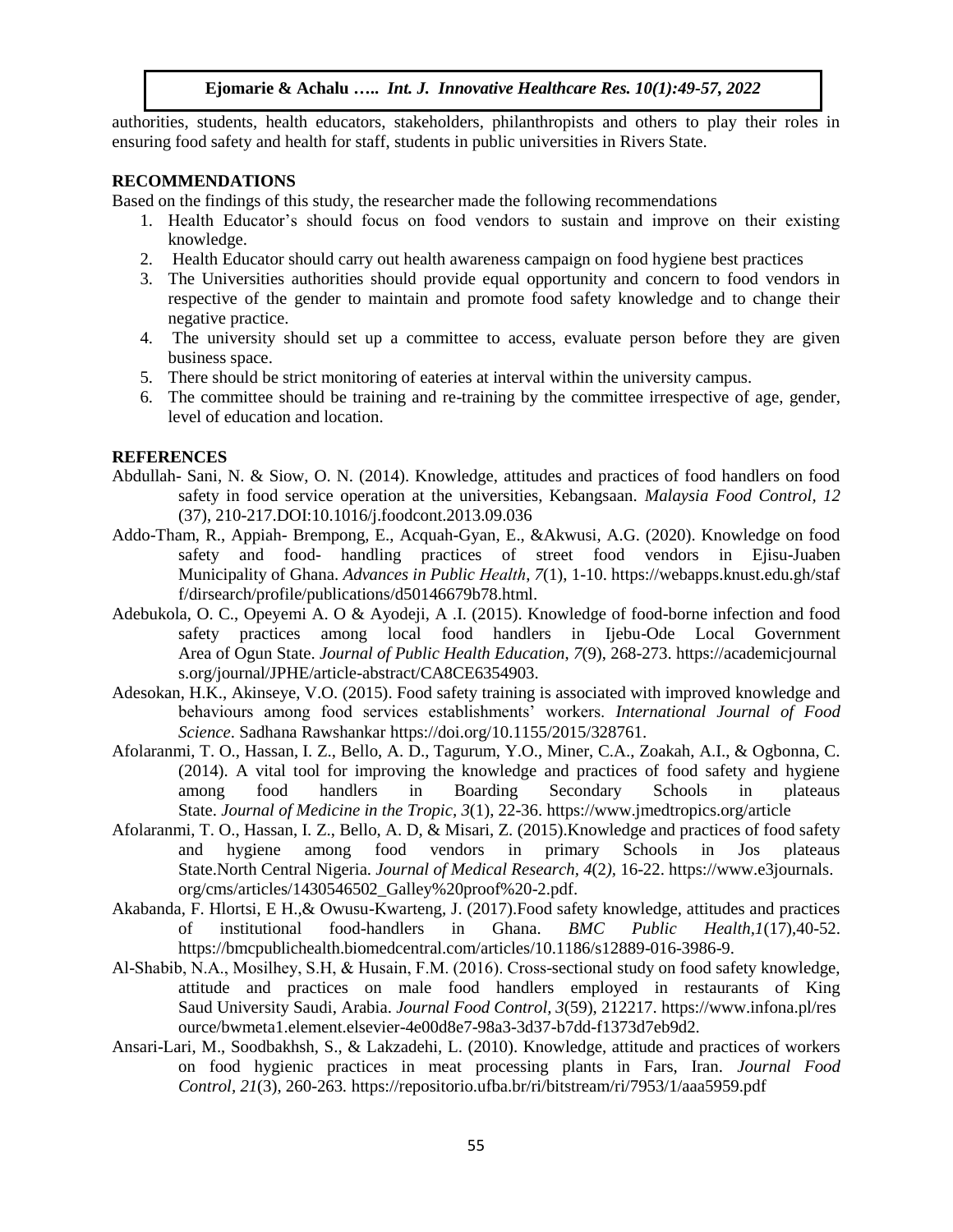- Centre for Disease Control and Prevention., (2017). "Food borne disease active surveillance Network (FoodNet),*21*,.Nigerian Review Press. <https://www.cdc.gov/quarantine/index.html>
- Centers for Disease Control and Prevention (CDC) (2011). "Vital signs incidence and trends of infection with pathogens transmitted community through food. Food borne diseases active surveillance network, 10 U.S., Sites, 1996 – 2010", Morbidity and Mortality Weekly Report, Vol. 60, No. 22, Pp.  $749 - 755$ .
- Ellinda-Petra, M. W., Dewanti, Н.R., & Nurtama, B. (2020).Modelling of food safety knowledge, attitude and behaviour characteristics *Bogor Indonesia Food Research Journal, 4*(4),1045- 1052.https://pubmed.ncbi.nlm.nih.gov/33506030/
- Elvis, J. D., & Henry, O. A. (2016). Food hygiene awareness, processing and practice among street food vendors in Ghana. *Food and Public Health Journal, 6*(3), 65-74.DOI: 10.5923/j.fph.20160603.02.
- FDA (2009). Report on the occurrence of food borne illness risk factors in selected institutional food, service, restaurant, and retail food store facility. Types [http://www.fda.gov/downloads/Food/FoodSafety/RetialFoodProduction/FoodborneillnessandRi](http://www.fda.gov/downloads/Food/FoodSafety/RetialFoodProduction/FoodborneillnessandRiskFactorReduction/Retail/FoodRiskFactor-Studies/UCM224682.pdf) [skFactorReduction/Retail/FoodRiskFactor-Studies/UCM224682.pdf](http://www.fda.gov/downloads/Food/FoodSafety/RetialFoodProduction/FoodborneillnessandRiskFactorReduction/Retail/FoodRiskFactor-Studies/UCM224682.pdf)
- Faremi, F., Olatubi, M., & Nnabuife, G.C. (2018).Food safety and hygiene practices among food vendors in a tertiary educational institution in South Western Nigeria. .*European Journal of Nutrition & Food Safety,8*(2), 59-70.DOI: 10.9734/EJNFS/2018/39368
- Fasoro, A. A., Faeji, C. O., Oni, O. I., & Oluwadare, T.(2016). Assessment of food safety practices in a rural community in Southwest, Nigeria. *Food & Public Health Journal, 6*(3),59- 64.doi:10.5923/j.fph.20160603.01
- Iwu, A. C., Uwakwe, K. A., Duru, C. B., Diwe, K. C., Chineke, Н. N., Merenu, I.A., Oluoha, U.R., Madubueze, U. C., Ndukwu, F., & Ohale, I. (2017). Knowledge, attitude and practices of food hygiene among food vendors in Owerri, Imo State, Nigeria. *Journals of Odem,5*(1)*,*13-19.https://iiardpub.org/get/RJFSQC/VOL.%204%20NO.%202%202018/KNOW LEDGE,%20ATTITUDE.pdf
- Igusse, D., & Kumie, A. (2012).Food hygiene practices and prevalence of intestinal parasites among food handlers working in Mekelle university students' cafeteria. *Global Advance Research Journal of Social Science 1*(4),065-071. [https://www.ncbi.nlm.nih.gov/pmc/articles/P](https://www.ncbi.nlm.nih.gov/pmc/articles/PMC5756585/) [MC5756585/](https://www.ncbi.nlm.nih.gov/pmc/articles/PMC5756585/)
- Kadariya, J., Smith, T.C., and Thapaliya, D. (2014). "Staphylococcus aureus and Staphycococcal food borne disease an ongoing challenge in public health", Biomed Research International, Vol. 2014, Article 11827965.
- Norazmir, M. N., NoorHasyimah, M. A., Shafurah, A. S., Sabariah, B.S., Ade, D., & Norazlanshah, H. (2012). Knowledge and practices among secondary school students in Johor Bahru, Johor, Malaysia. *Journal of Nutrition, 11*(2), 110-115
- Pilling, V.K., Brannon, L.A., Shanklin, C.W., Roberts, K.R., Barrett, B.B., and Howells, A.D., (2008). Food safety training and food service employees' knowledge and behaviour". Food Protection Trends, Vol. 28, pp. 252 – 260.
- Roberts, K.R., Barett, B.B., Howells, A.D., Shanklin, C.W., Pilling, V.K. and Brannon, L.A. (2008). 'Food safety training requirements and food handlers' knowledge and behaviour" *Food Protection Trends* vol.28, pp. 192-200
- Ruby, G. E., Abidin, U. F. U. Z., Lihns, S. Jambari, N. N., & Radu, S. (2019a). A cross sectional study on food-safety knowledge among adult consumers, *Journal Food Control, 99*(1), 98-105.
- Samapundo, S., Climat, R., Xhaferi, R., & Devlieghere, F. (2014) Food safety knowledge, attitude and practices of street food vendors and consumers in Port-au-Prince, Нaiti. *Food Control. 50*, 457- 466
- Smith R. (1994). Food hygiene training the chance to create a coherent policy. "*British Food Journal*", Vol. 96, No. 7, Pp. 41 – 45.